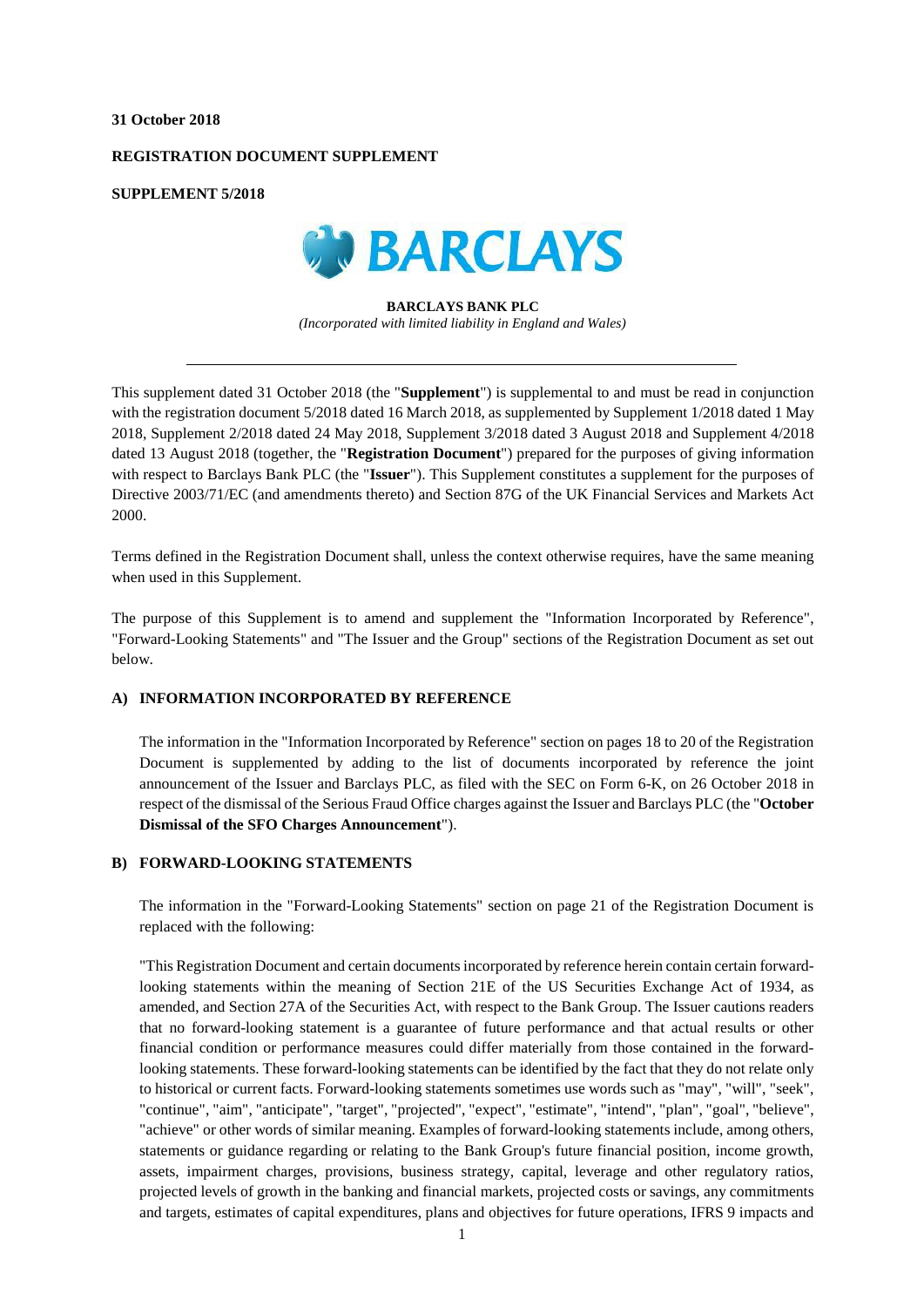other statements that are not historical fact.

By their nature, forward-looking statements involve risk and uncertainty because they relate to future events and circumstances. These may be affected by changes in legislation, the development of standards and interpretations under International Financial Reporting Standards including the implementation of IFRS 9, evolving practices with regard to the interpretation and application of accounting and regulatory standards, the outcome of current and future legal proceedings and regulatory investigations, future levels of conduct provisions, the policies and actions of governmental and regulatory authorities, geopolitical risks and the impact of competition. In addition, factors including (but not limited to) the following may have an effect: capital, leverage and other regulatory rules applicable to past, current and future periods; the United Kingdom ("**UK**"), the United States ("**US**"), Eurozone and global macroeconomic and business conditions; the effects of any volatility in credit markets; market related risks such as changes in interest rates and foreign exchange rates; effects of changes in valuation of credit market exposures; changes in valuation of issued securities; volatility in capital markets; changes in credit ratings of any entities within the Bank Group or any securities issued by such entities; the potential for one or more countries exiting the Eurozone; instability as a result of the exit by the UK from the European Union that may subsequently result in the UK and globally; and the success of future acquisitions, disposals and other strategic transactions. A number of these influences and factors are beyond the Bank Group's control. As a result, the Bank Group's actual future results and capital and leverage ratios may differ materially from the plans, goals, expectations and guidance set forth in the Bank Group's forward-looking statements. Additional risks and factors which may impact the Bank Group's future financial condition and performance are identified in the Bank Group's filings with the SEC (including, without limitation, in the Joint Annual Report (as defined in the "*Information Incorporated by Reference*" section above)), which are available on the SEC's website at [http://www.sec.gov.](http://www.sec.gov/)

Any forward-looking statements made herein speak only as of the date they are made and it should not be assumed that they have been revised or updated in the light of new information or future events. Except as required by the PRA, the FCA, the London Stock Exchange plc (the "**LSE**") or applicable law, the Bank Group expressly disclaims any obligation or undertaking to release publicly any updates or revisions to any forward-looking statements contained herein to reflect any change in the Bank Group's expectations with regard thereto or any change in events, conditions or circumstances on which any such statement is based. The reader should, however, consult any additional disclosures that the Bank Group has made or may make in documents it has published or may publish via the Regulatory News Service of the LSE and/or has filed or may file with the SEC.

Subject to the Bank Group's obligations under the applicable laws and regulations of the UK and the US in relation to disclosure and ongoing information, the Issuer does not undertake any obligation to update publicly or revise any forward looking statements, whether as a result of new information, future events or otherwise."

## **C) THE ISSUER AND THE GROUP**

The paragraph under the heading "Legal Proceedings" under the section entitled "The Issuer and the Group" on page 22 of the Registration Document is replaced with the following:

"For a description of the governmental, legal or arbitration proceedings that the Issuer and the Bank Group face, see (i) Note 17 (Legal, competition and regulatory matters) to the condensed consolidated interim financial statements of the Issuer on pages 40 to 50 of the Interim Results Announcement and (ii) the October Dismissal of the SFO Charges Announcement."

References to the Registration Document shall hereafter mean the Registration Document as supplemented by this Supplement. The Issuer has taken all reasonable care to ensure that the information contained in the Registration Document, as supplemented by this Supplement is, to the best of its knowledge, in accordance with the facts and contains no omission likely to affect its import and accepts responsibility accordingly.

This Supplement has been approved by the United Kingdom Financial Conduct Authority, which is the United Kingdom competent authority for the purposes of the Prospectus Directive and the relevant implementing